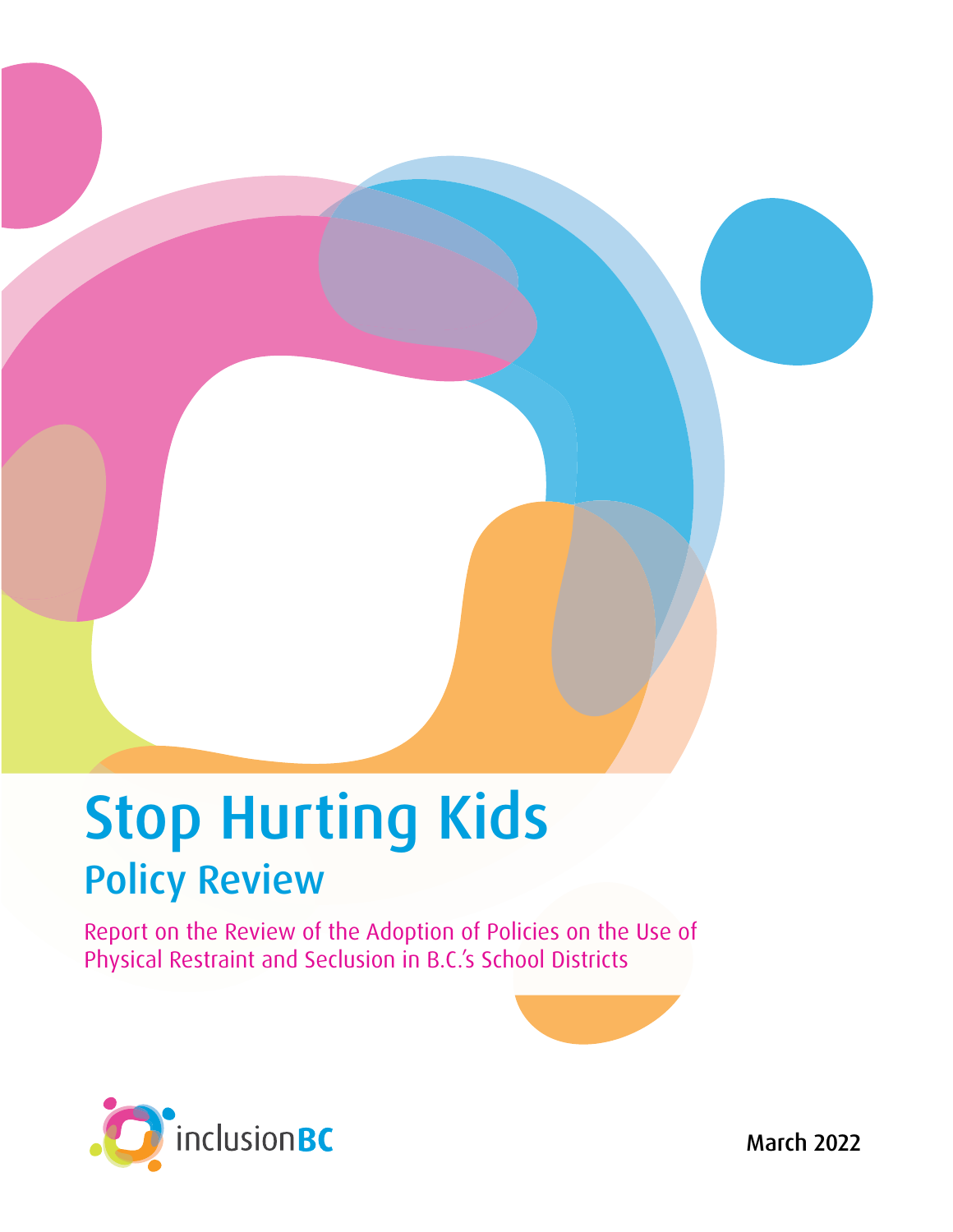Positive Behavioural Intervention Support is a fundamental element of prevention and could actually avoid the harm and trauma that physical restraint and seclusion cause on students by not having to use these practices.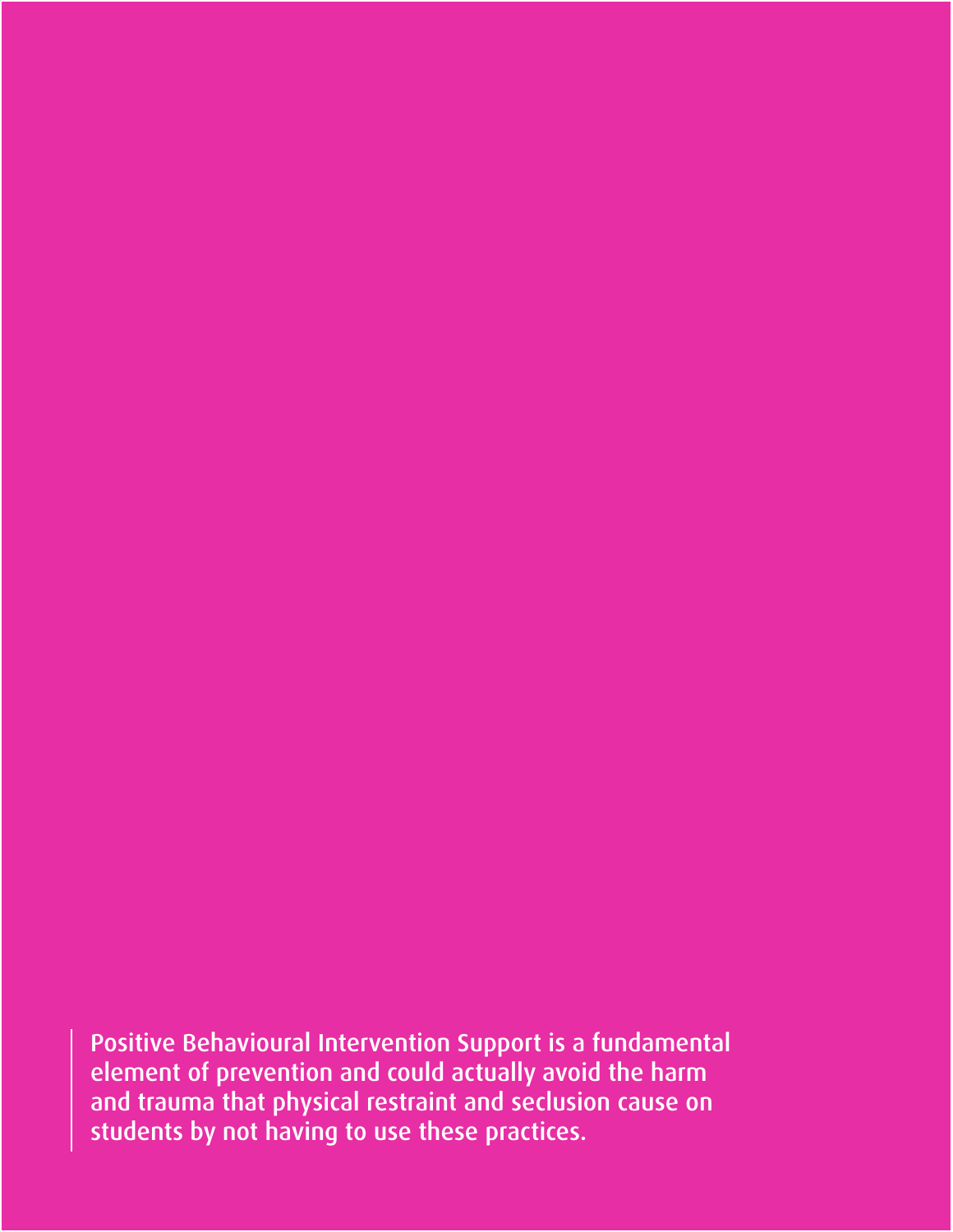## **Background**

In 2015, the Ministry of Education issued the **Provincial Guidelines**  $-$ [Physical Restraint and Seclusion in School Settings](https://www2.gov.bc.ca/assets/gov/education/kindergarten-to-grade-12/support/diverse-student-needs/physical-restraint-seclusion-guidelines.pdf) (Provincial Guidelines, hereinafter) as a response to the profoundly concerning stories that Inclusion BC and the Family Support Institute reported in the [first Stop](https://inclusionbc.org/our-resources/stop-hurting-kids-2013-report/)  [Hurting Kids report](https://inclusionbc.org/our-resources/stop-hurting-kids-2013-report/) from 2013. In our report, we detailed how physical restraint and seclusion have been used against students, particularly students with disabilities and extra support needs.

While Inclusion BC continued focused on advancing the prohibition of the use of physical restraint and seclusion in B.C. schools, the issuing of the Provincial Guidelines was a step forward in establishing policies and procedures that would limit and control the use of these practices and establish some accountability standards. However, the limited voluntary response from the school boards in adopting these guidelines, as identified in the [Stop Hurting Kids II report](https://inclusionbc.org/wp-content/uploads/2018/11/InclusionBC_StopHurtingKids2.pdf), granted the need for additional work and advocacy. The 2017 review of the adoption rate of the Provincial Guidelines found that only 20 school districts had adopted a policy on the use of physical restraint and seclusion. Two years after the Ministerial recommendation, only nine additional school districts had adopted a policy. The Ministry of Education then instructed all school boards of education to adopt policies and procedures on the use of physical restraint and seclusion in schools following the Provincial Guidelines by December 2019.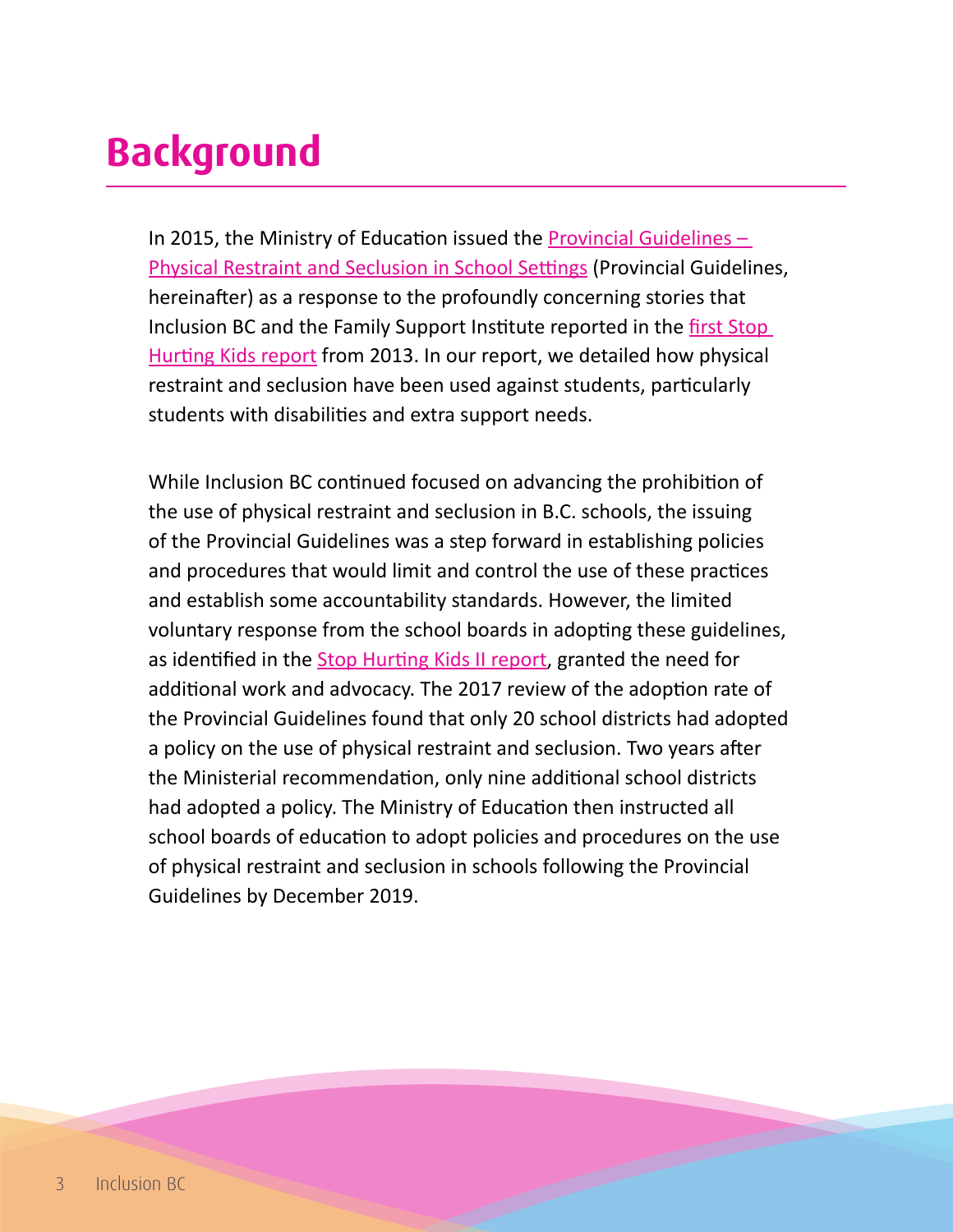As a continuation of the work done through the Stop Hurting Kids campaign, Inclusion BC made a provincial review of the adoption of policies on restraint and seclusion by school boards in B.C. The purpose of this review was to examine whether the boards of the 60 school districts have adopted policies and procedures and if they include the elements required by the Ministry's Provincial Guidelines. The review included doing online research to find the policy and identify how accessible or visible they are on their websites. The Provincial Guidelines were broken down into twenty criteria to guide the analysis of each district policy, identify how much the district policy aligns with the Provincial Guidelines, and if there are any missing or innovative elements to be considered.

In terms of online accessibility or visibility of the policies in their online platforms, six school districts did not have their policy available on their websites and were directly contacted to request a copy. By December 2019, there were 56 school districts with an approved policy and/or administrative procedure that incorporates (in full or in part) the Provincial Guidelines on Physical Restraint and Seclusion. Within the first half of 2020, three additional school boards had adopted their policy, and one school district remains with only a draft policy as of March 2022.

#### **Terminology**

School districts used a variety of terms to refer to the adopted policy. These included "policy", "policy statement", "administrative procedures", "administrative regulations", "regulation", "operational procedures", "district protocols". The terminology used in policy has implications on the force or effectiveness of its content. The Ministry of Education indicates that 'policy statement' is a quick description of what the policy does and who it affects; 'regulations' are a list of sections from the School Act and they are law; 'procedures and guidelines' are an outline of steps required to implement a policy and indicate who does what, how and in what order. Although there were differences in the use of the terminology by school districts, almost all have adopted policies and/or procedures that incorporate in full or in part the Provincial Guidelines. Significant differences were not found in the contents due to the terminology used for the title of the policy.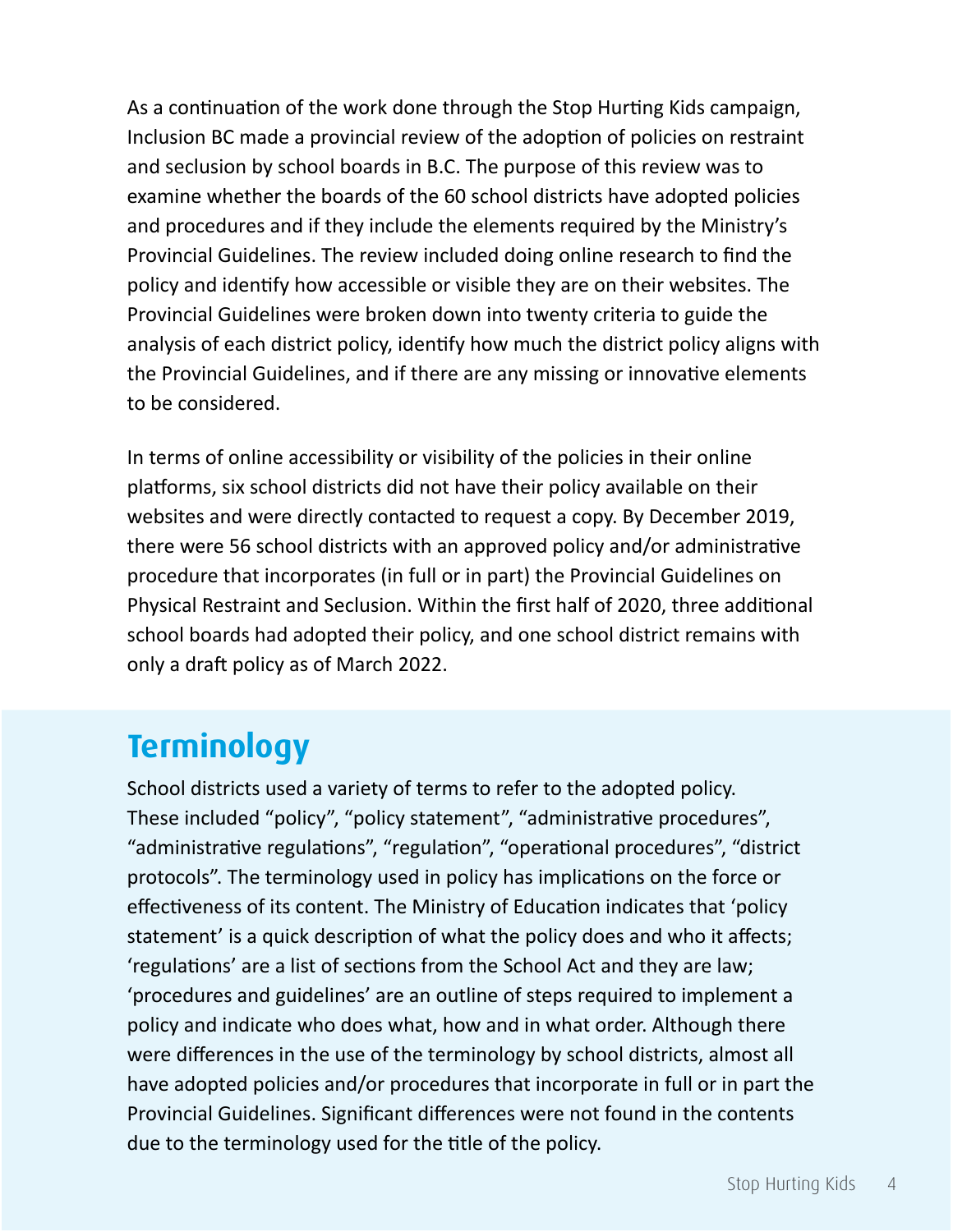### **Highlights from the analysis and comparison**

The review of the policies shows that almost all school districts acknowledge the importance of using **Positive Behaviour Intervention Support (PBIS)**, using terms like "positive support," "de-escalation," "focus on prevention." The Provincial Guidelines request the boards of education to include the description of PBIS and conflict de-escalation procedures into their physical restraint and seclusion procedures. The mention of PBIS was mainly located in the first part of the policies, like the introduction, context, and background sections. Although it is encouraging to see that many of the districts acknowledge the importance of positive behaviour intervention and adopted these phrases into their policies, there was only one that included the specific definition of PBIS that applies in their district. Since this is a concrete requirement in the Ministerial guidelines, further compliance reviews are needed to ensure every district includes a clear description of PBIS and conflict-de-escalation procedures that are in place, which would set clear expectations and training for school personnel. Positive Behavioural Intervention Support is a fundamental element of prevention and could actually avoid the harm and trauma that physical restraint and seclusion cause on students by not having to use these practices.

#### **Mental Health**

Regarding the description of mental health support, only ten districts mentioned the provision of mental health supports to students. Every district needs to consider how they can support students who may possibly demonstrate challenging behaviours at a prevention stage and include health and other professionals who can offer effective mental health support when needed. So far, only one school district addresses the necessity of including various members in developing an appropriate intervention plan for a student, such as phycologists, psychiatrists, paediatricians, and behaviour consultants. Incorporating multiple perspectives and disciplines is essential to developing a comprehensive and truly supportive plan to meet a student's needs.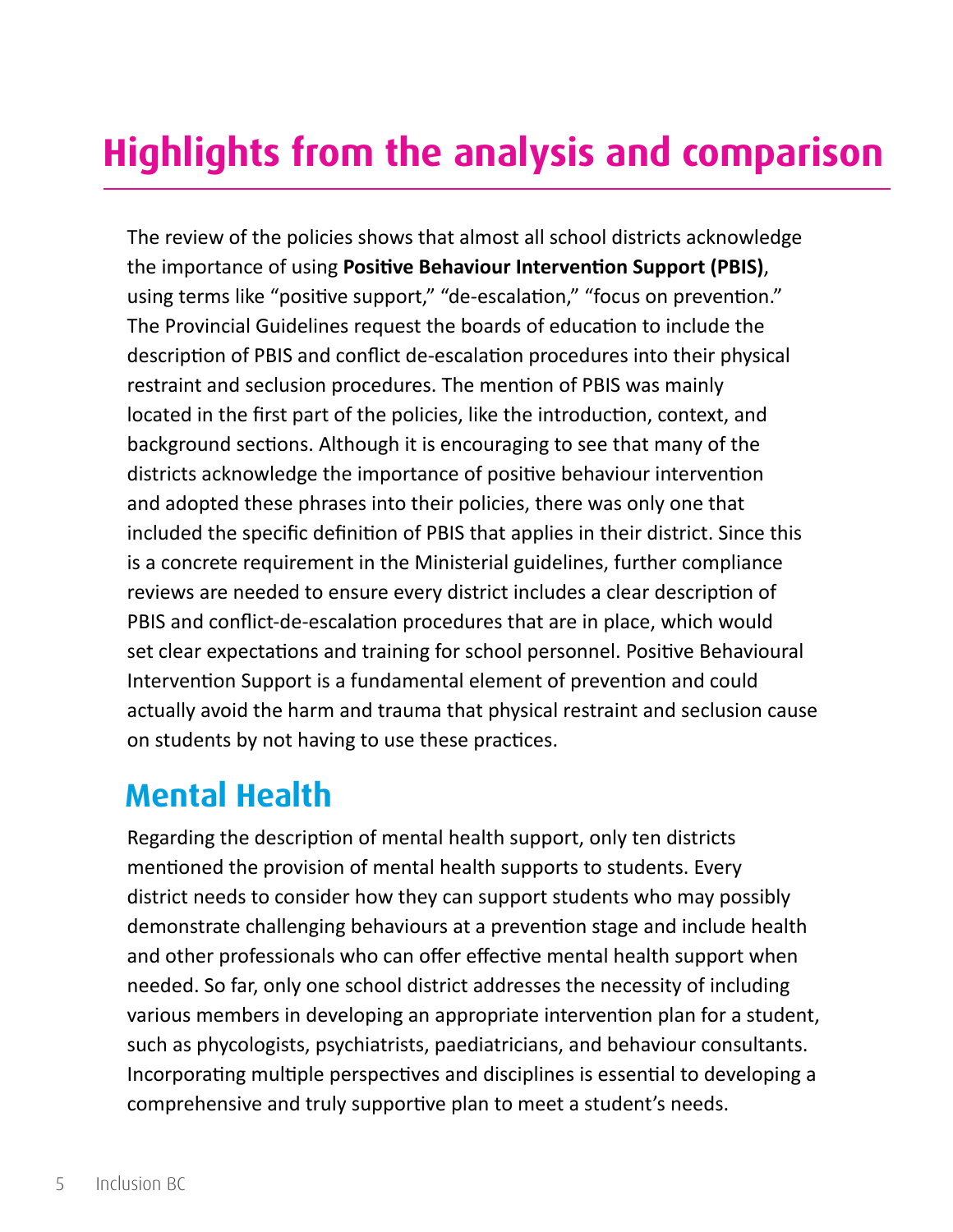According to the Provincial Guidelines, "physical restraint or seclusion is used only in exceptional circumstances where the behaviour of a student poses an imminent danger of serious harm to self or others." Most school districts include a statement to address this requirement. There were slight differences in the language used, such as "used as the last measure," "used as the last option," "emergency situation" instead of "only in exceptional circumstances." However, almost all of the districts seemed to acknowledge that physical restraint and seclusion **should be used only in exceptional circumstances**, and interventions and procedures must be supportive and positive.

The term "hands-off policy" is included in the policies of a few districts and is described as the "best practice when dealing with students who are acting out." One school district went further by incorporating restorative practices focused on returning control to the student who has acted-out, giving back responsibility regarding their own behaviour along with adult support and encouragement. According to this policy, this practice helps students understand that someone is on their side to support building coping strategies and their dignity is protected.

The Provincial Guidelines set as one of the principles on the use of physical restraint and seclusion that "**school and district staff are aware of and engage the assistance of additional program and resource supports that may be available in their community.**" However, there was no evidence of the adoption of this principle as part of any district's policies. Some districts' policies address the need to make various staff aware of a student's safety plan. In these cases, they assign principals the responsibility to ensure that bus drivers, clerical, custodians, support staff, and all casual staff read the plans and understand the importance of adhering to students' safety plans.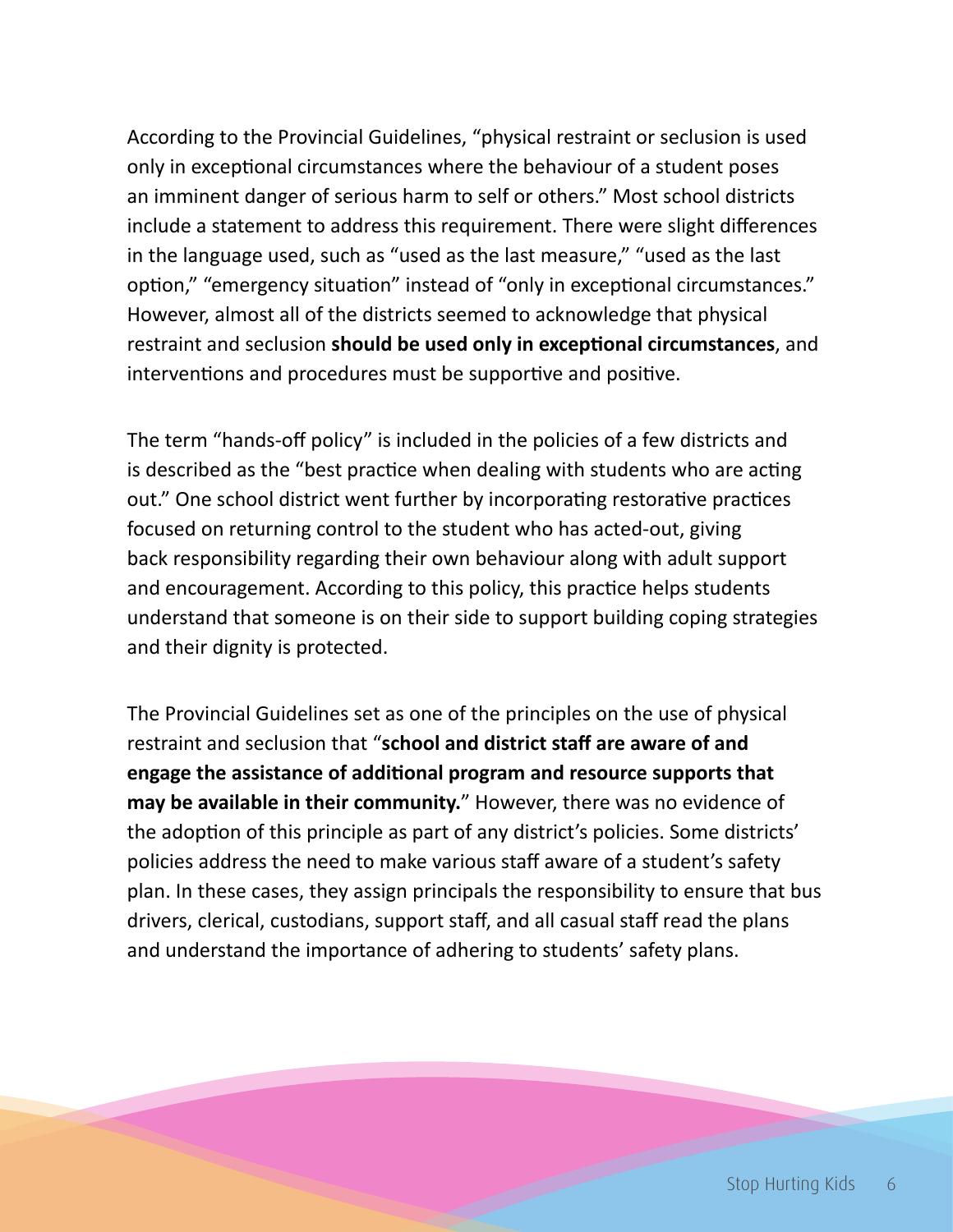Almost all districts included in their guidelines some sort of **procedures on the use of physical restraint and seclusion** following the Provincial Guidelines. Some districts developed or further elaborated on them so they could respond to their district's specific needs. Some districts developed separate sections for restraint and seclusion processes. As part of those processes, several districts (12%) included sentences addressing the use of equipment, such as the requirement of setting up an observations window for seclusion rooms or the circumstances where a harness can be used to physically restrain a student.

The Provincial Guidelines expect school districts to have a mechanism to document every instance where physical restraint and seclusion occurred and a reporting process. From the review of the policies, only 21% (13) of B.C. school districts include the forms to be filled out when there is an incident of physical restraint and seclusion, and the format and elements that need to be included in the forms are different from district to district. Further review and analysis of these reporting forms are necessary to develop recommendations for an effective reporting and documentation process so every school district can demonstrate better accountability. **The lack of reporting mechanisms and the disparity across reporting mechanisms generate a vacuum of information at the local and provincial levels about the use of these practices. This is concerning given that these practices and procedures cause significant harm and trauma to the children and youth on whom they are imposed.** 

Only 21% of school districts have included in their policy the incident report form when it is a requirement of the Ministerial Guidelines.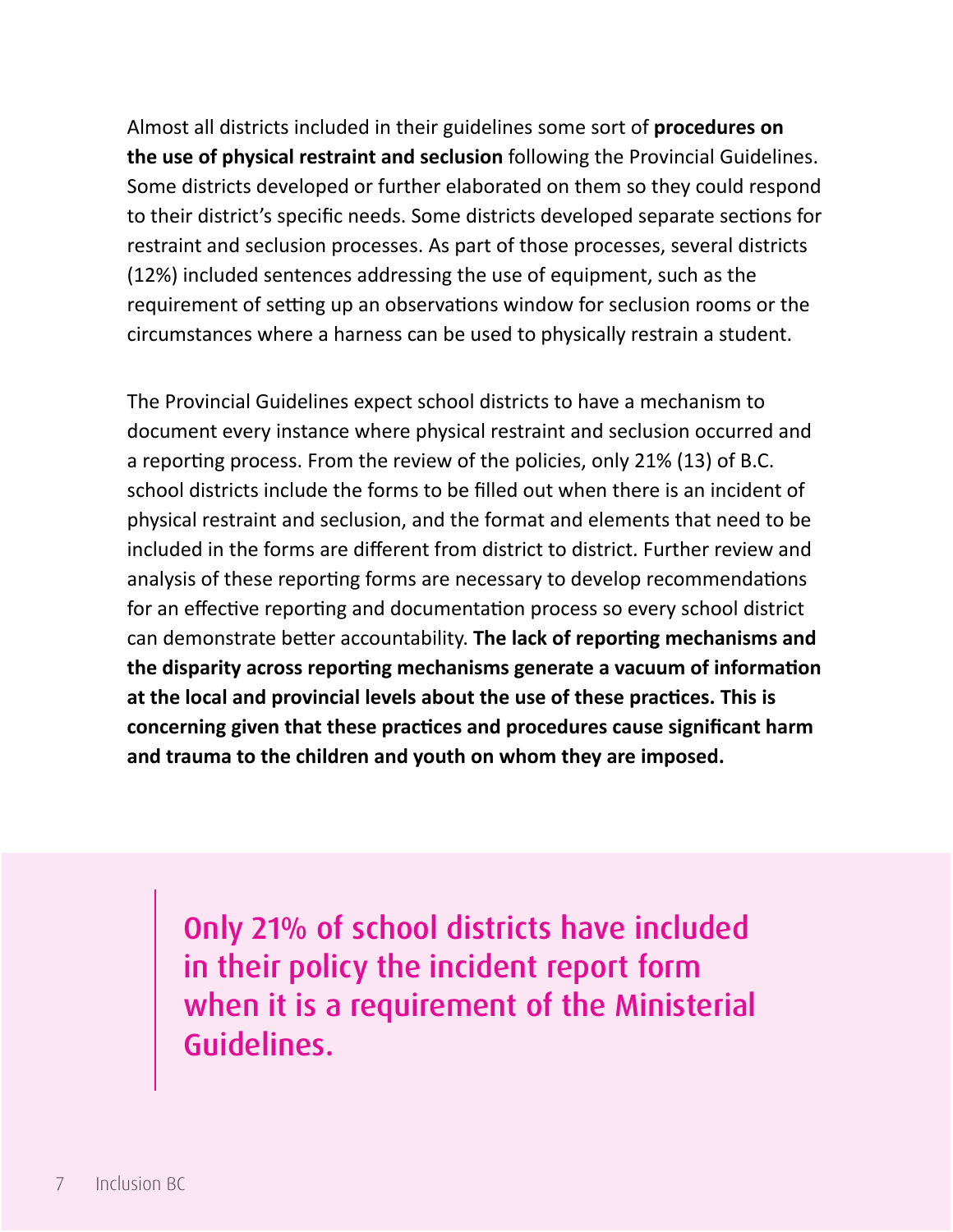#### **Training**

Training of staff, or the lack of, is an element that can significantly impact the use of physical restraint and seclusion on a child or youth. The Provincial Guidelines expect school districts' policies to include offering training opportunities for staff in themes like positive behaviour interventions and supports and de-escalation techniques. Additionally, the Guidelines expect school districts' policies to include providing specialized staff opportunities to participate in training on the use of physical restraint and seclusion. Five school districts include a specific name of training such as the one offered by the Crisis Prevention Institute (CPI), Non-violent Crisis Intervention (NCI) training. This training is mandatory in one school district, and two others encourage their school staff to receive it and keep their certificates up to date.

Under their autonomy, school districts adopted the Ministerial Guidelines differently. Therefore, there are some districts that were innovative and went to further lengths to adopt more robust policies and procedures, while other districts only copied the statements of the Provincial Guidelines without actually fulfilling the request and didn't meet the expectations.

## **Closing Remarks and Call to Action**

This review looked at how many elements of the Provincial Guidelines have been adopted in district policies. Further review and analysis are required to make recommendations that look at the quality of the policy and procedures to ensure that students' rights are respected, their dignity is maintained, and everyone involved is safe.